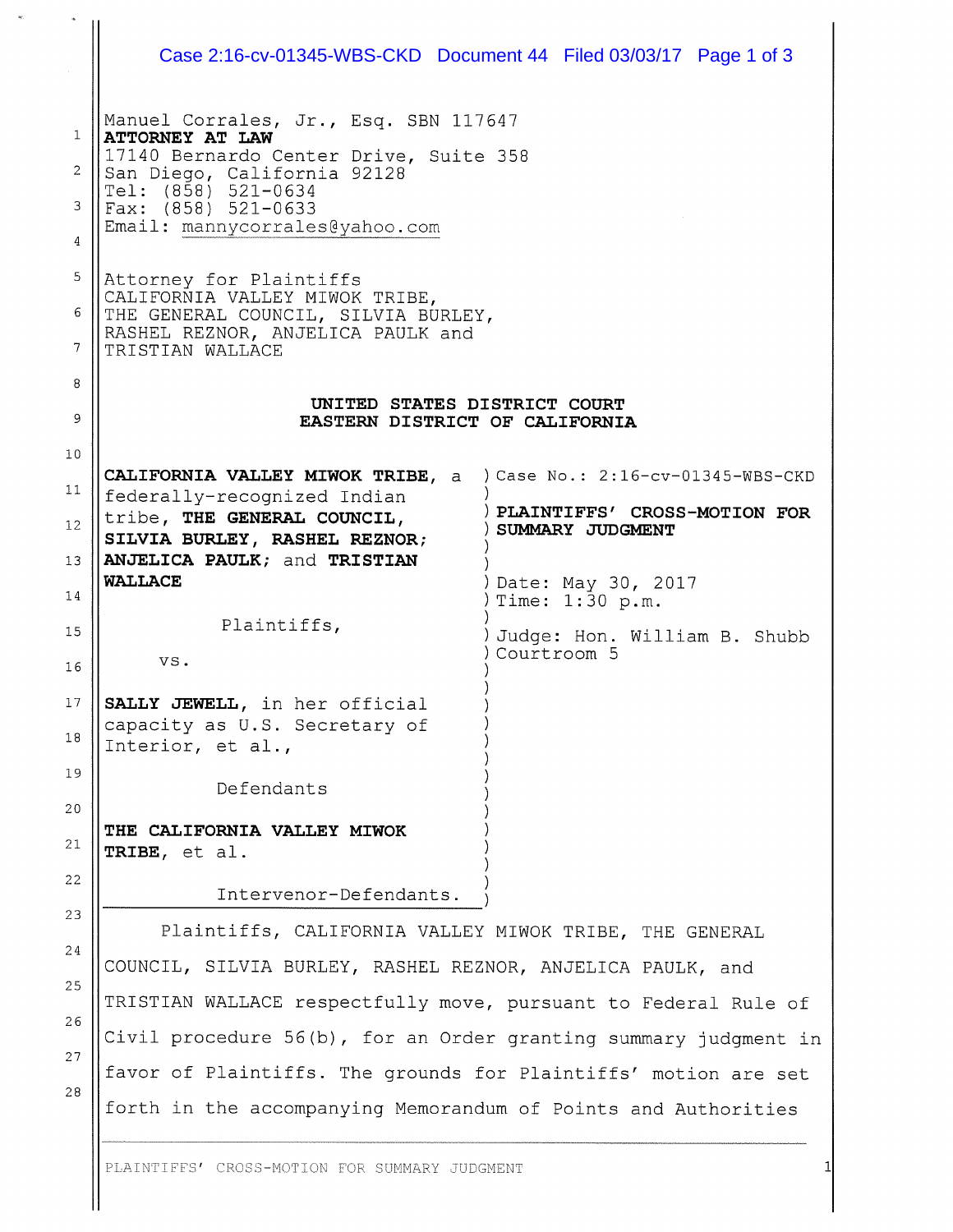## Case 2:16-cv-01345-WBS-CKD Document 44 Filed 03/03/17 Page 2 of 3

 $1$  | and the administrative record on file with the Court, including  $2$  | the following:

- 3 | 1. The AS-IA Kevin Washburn Decision of December 30, 2015 4 || (AS-IA 2015 Decision) is erroneous as a matter of law, <sup>5</sup> is an arbitrary and capricious trial agency action under 6  $\vert$  5 U.S.C. Section 706(2)(A);
- <sup>7</sup> 2. The AS—IA 2015 Decision is erroneously predicated on <sup>a</sup> 8 || time-barred claim that the Tribe's 1998 Resolution <sup>9</sup> establishing the General Council was invalid at the 10 | outset;
- ii 3. The issue of the validity of the <sup>1998</sup> Resolution 12 || establishing the General Council was never referred to 13 || the AS-IA for review by the Interior Board of Indian 14 || Appeals;
- <sup>15</sup> 4. The AS—IA 2015 Decision erroneously concluded that the <sup>16</sup> 1998 General Council was established merely to "manage 17 || the process of organizing the Tribe;"
- 18 || 5. The AS-IA 2015 Decision erroneously concluded that prior <sup>19</sup> federal cases have held that the Tribe is larger than 20 || five (5) members;
- <sup>21</sup> 6. The AS—IA 2015 Decision's "eligible group system" is 22 || contrary to fundamental Indian law;
- 23 | 7. Dixie's fraud estops him from challenging the 1998 24 Resolution; and
- 25 | 8. The AS-IA Echo Hawk August 31, 2011 Decision was correct 26 || and should be reinstated as the final agency action <sup>27</sup> resolving the dispute between the Dixie and Burley 28 || factions.